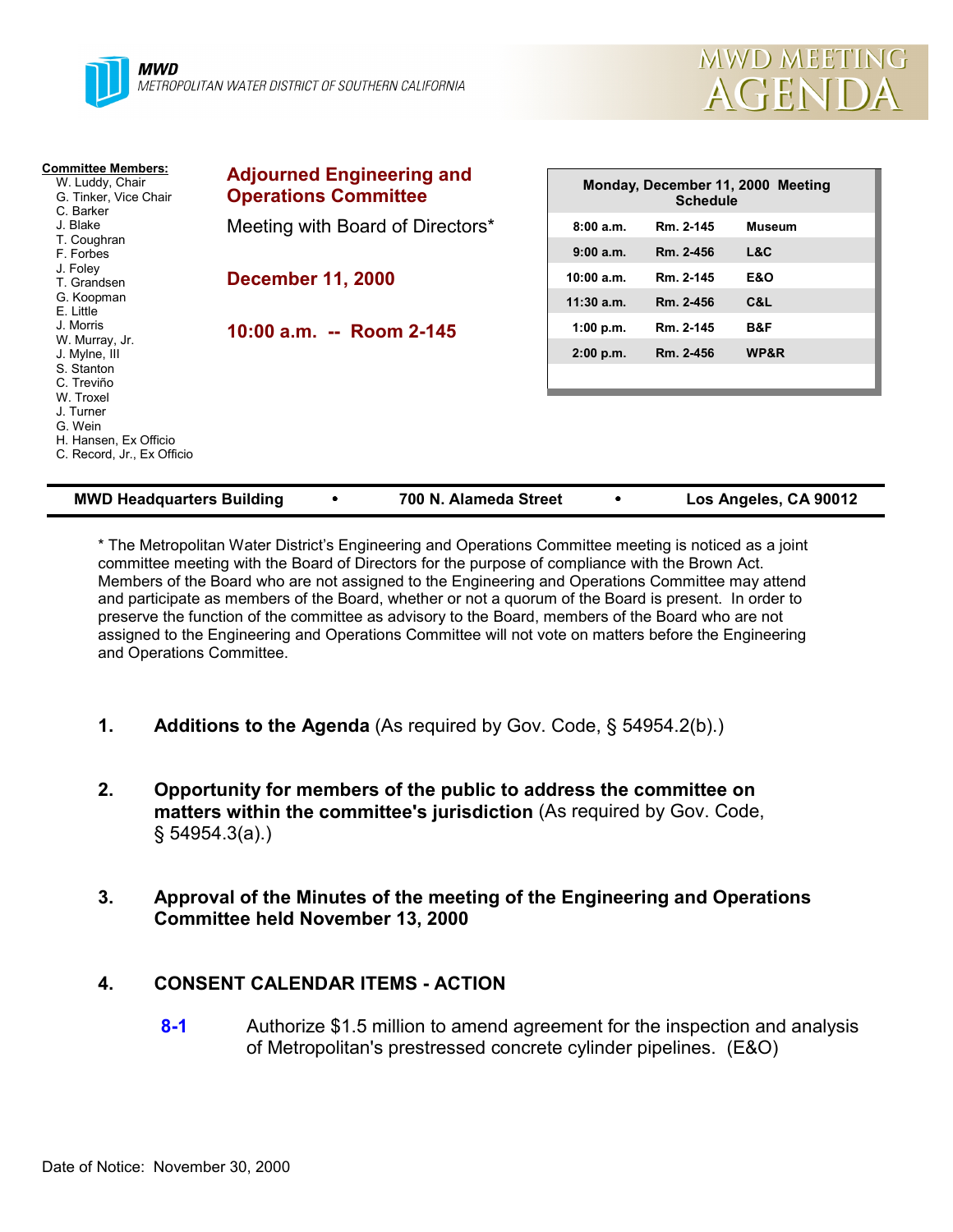- **8-2** Approve construction of a service connection by Three Valleys Municipal Water District on San Gabriel Valley Municipal Water District's pipeline for deliveries of Metropolitan water using Metropolitan's capacity rights. (E&O)
- **8-3** Authorize increasing the General Manager's previously approved authority by \$136,000 to award a construction contract for chlorine containment and handling facilities for the Robert B. Diemer Filtration Plant (Appn. 15346). (E&O)

## **5. OTHER BOARD ITEMS - ACTION**

None

# **6. BOARD INFORMATION ITEMS**

- **10-1** Status report for the Diamond Valley Lake Project for the month ending October 2000. (E&O)
- **10-2** Status report for the Inland Feeder Project for the month ending October 2000. (E&O) **[Any discussion of potential litigation to be heard in closed session. Conference with Legal Counsel—Significant Exposure to Litigation (two matters); to be heard in closed session pursuant to Gov. Code § 54956.9(b)]**

#### **7. COMMITTEE ITEMS**

a. Discussion of Inland Feeder completion alternatives report.

#### **8. GROUP MANAGERS' REPORTS**

- a. Water System Operations Manager's update on system operations.
- b. Corporate Resources Manager's update on engineering activities.

#### **9. FOLLOW-UP ITEMS**

a. Discussion of site visits by Engineering and Operations Committee members.